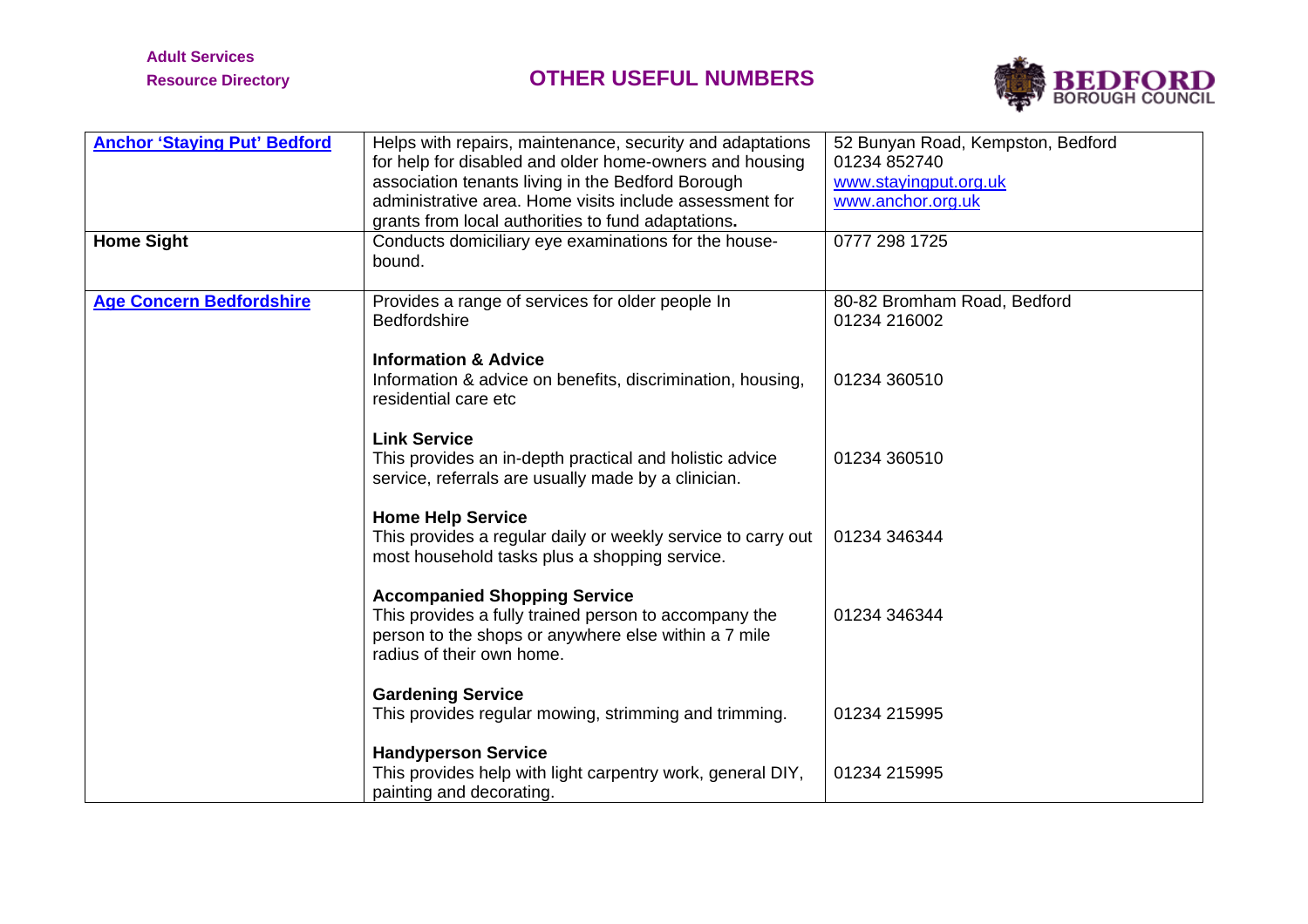# **Adult Services**



| <b>Age Concern Bedfordshire</b><br>(Cont )                 | <b>Aid Call Service</b><br>This enables a person to summon help instantly, providing<br>peace of mind when alone.                                                                                                         | 01234 360510                                                              |
|------------------------------------------------------------|---------------------------------------------------------------------------------------------------------------------------------------------------------------------------------------------------------------------------|---------------------------------------------------------------------------|
| <b>Bedford Advocacy Service for</b><br><b>Older People</b> | Provides free independent and confidential advocacy<br>support to people aged 60 or over.                                                                                                                                 | 3 Union Street, Bedford MK40 2SF<br>01234 218880                          |
| <b>Bedford Bereavement Care</b>                            | Provides a support group for the bereaved.                                                                                                                                                                                | 104 Norse Road, Bedford MK41 ORL<br>01234 353701                          |
| <b>Bedford Care</b>                                        | Provides help and assistance on a short term basis inc<br>domestic support, transport and household maintenance.                                                                                                          | 01234 215500                                                              |
| <b>British Legion Legionline</b>                           | Provides financial, social and emotional support to people<br>who are (or used to be in) in the armed forces and their<br>dependants.                                                                                     | 08457 725 725                                                             |
| <b>Cancer &amp; Palliative Care</b>                        |                                                                                                                                                                                                                           |                                                                           |
| <b>Bosom Pals (Breast Cancer</b><br><b>Support Group)</b>  | Self help support group for anyone who has been<br>diagnosed with breast cancer. Venue: Primrose Centre,<br>South Wing Hospital.                                                                                          | 01234 214455<br>r.king15@ntlworld.com                                     |
| <b>MacMillan Nursing Service</b><br>(Bedford)              | MacMillan Nurses are specialists in cancer and palliative<br>care, offering information and advice on treatment etc.<br>Age range 18 upwards.                                                                             | T. 01234 310000  Fax 01234 310004                                         |
| <b>MacMillan Nurse Service</b><br>(Steppingley)            | Will give information and advice but referral is via District<br>Nurse or GP.                                                                                                                                             | 01525 631177 (Steppingley Hospital)                                       |
| <b>Marie Curie Cancer Care (Beds</b><br>& Bucks)           | Fundraising for Marie Curie Cancer Care, which provides<br>high quality nursing, totally free, to give terminally ill<br>people the choice of dying at home, supported by their<br>families. All ages. No membership fee. | T. 01604 442306<br>Fax. 01604 442303<br>david.greenwood@mariecurie.org.uk |
| <b>Marie Curie Direct</b>                                  |                                                                                                                                                                                                                           | 0845 0567899                                                              |
| <b>Cancerlink</b>                                          |                                                                                                                                                                                                                           | 020 7833 2451                                                             |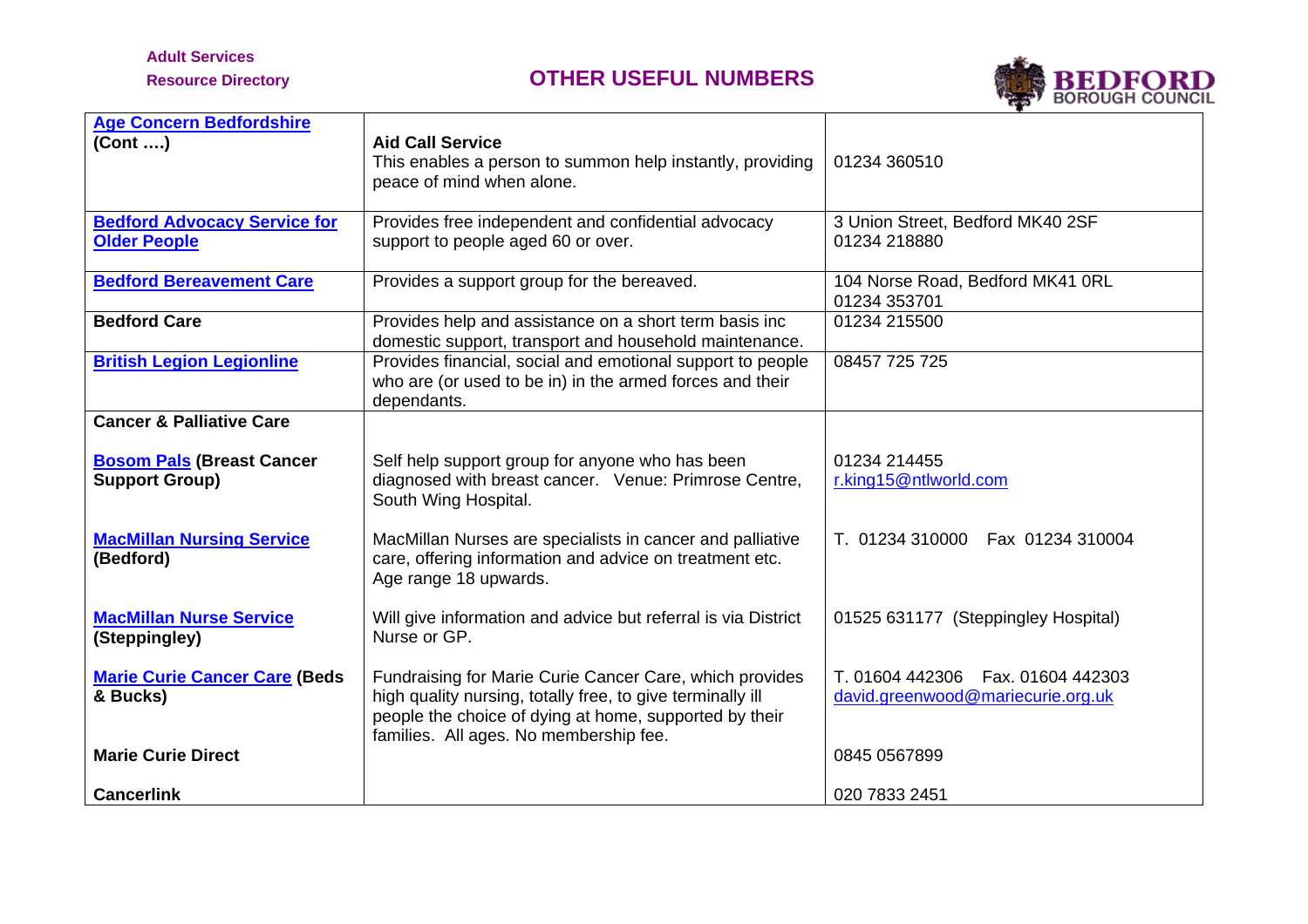## **Adult Services**

 $\mathbf{r}$ 



| <b>Hospice at Home Volunteers</b><br>(West Mid Beds and Ivel Valley) | Emotional support for cancer patients and family.                                                                                                                            | 01234 743063<br>soniabanks5@aol.com                                       |
|----------------------------------------------------------------------|------------------------------------------------------------------------------------------------------------------------------------------------------------------------------|---------------------------------------------------------------------------|
|                                                                      | Aims to befriend, listen and give practical help to patients<br>with life threatening illnesses and their families in Mid                                                    |                                                                           |
| <b>Hospice at Home Volunteers</b>                                    | Beds and Ivel Valley. Age range 18+.                                                                                                                                         | 01582 666996                                                              |
| (Dunstable)                                                          | Voluntary service in the community, offering extra care                                                                                                                      | dunstablehhv@talktalk.net                                                 |
| <b>Bedford Day Care Hospice</b><br>(MacMillan Cancer Support)        | and support in cases of life limiting illness. All ages.                                                                                                                     | 01234 352015 (with answerphone)<br>Fax 01234 273074                       |
|                                                                      | Day Care Hospice providing care for people with a life<br>threatening illness in North & Mid Beds. Referrals via any                                                         | info@bedforddaycarehospice.co.uk                                          |
|                                                                      | health care professional.                                                                                                                                                    |                                                                           |
| <b>Sue Ryder (St John's Hospice)</b>                                 |                                                                                                                                                                              | 01767 640622<br>Fax. 01767 641262                                         |
|                                                                      | The hospice is situated in Bedfordshire countryside and<br>has 15 inpatient beds. Offers specialist short term<br>palliative care for patients with life limiting illnesses. |                                                                           |
| <b>Carers in Bedfordshire</b>                                        | Supports unpaid carers of any age and of any caring<br>status; offers advice, information, training and support.                                                             | The Goldington Centre, 10 Barkers Lane,<br><b>Bedford</b><br>01234 214914 |
| <b>Carers Short Breaks Bureau</b>                                    | Provides a service for informal (unpaid) carers. Subject to<br>meeting the eligibility criteria, carers can access free<br>vouchers.                                         | 0800 039 1234                                                             |
| <b>CRUSE (Bereavement)</b>                                           | Promotes the well being of bereaved people and helps<br>them to understand their grief and cope with their loss.                                                             | 01525 841415                                                              |
| <b>Disability Resource Centre</b>                                    | Provides access to information, equipment and services<br>for people with disabilities, their friends, family and carers.                                                    | Poynters House, Poynters Road, Dunstable<br>01582 470900                  |
| <b>Furniture Link</b>                                                | Small charity based in the county town of Bedford that<br>provides household items for people on low incomes or in<br>need.                                                  | 1A Gadsby Street, Bedford MK40 3HP<br>01234 353578                        |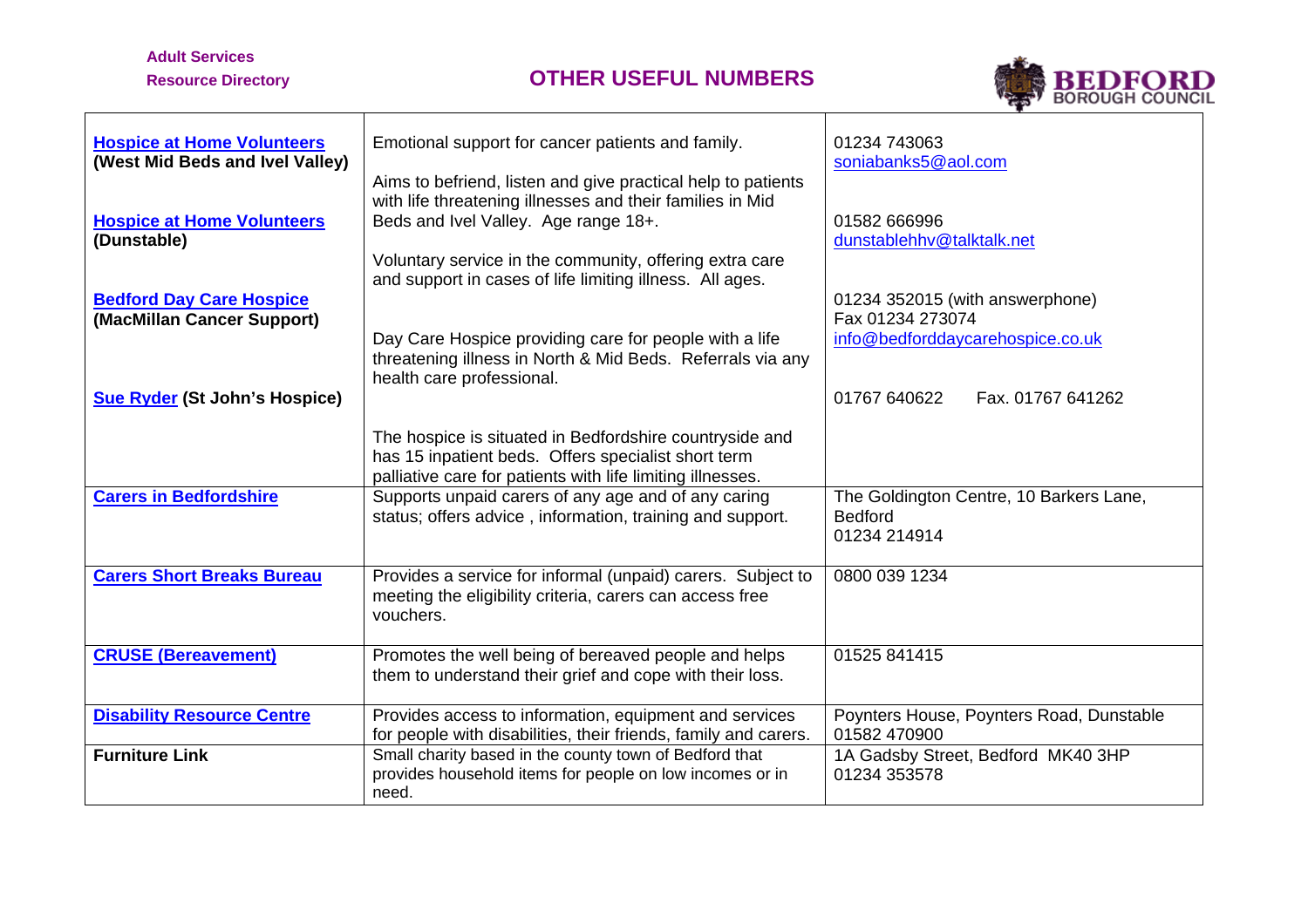$\mathbf{r}$ 



| <b>Help the Aged - Senior Line</b>                      | Free impartial and confidential service that aims to enable<br>callers to take action for themselves. Helps with issues<br>including claiming benefits, housing options and getting<br>help at home. | 207-221 Pentonville Road, London N1 9UZ<br>0808 800 6565     |
|---------------------------------------------------------|------------------------------------------------------------------------------------------------------------------------------------------------------------------------------------------------------|--------------------------------------------------------------|
| <b>Pensioners' Guide</b>                                | A free guide for people aged 60 and over. It contains<br>valuable information on a wide range of topics.                                                                                             | 207-221 Pentonville Road, London N1 9UZ<br>08457 31 32 33    |
| <b>Service Personnel and Veterans</b><br><b>Society</b> | Deals with the War Pension Scheme and provides welfare<br>services to people who used to be in the armed forces.                                                                                     | 0800 167 2277                                                |
| <b>Sight Concern Bedfordshire</b>                       | Provides support for the blind and visually impaired and<br>their carers. Provides benefits advice, access to a<br>resource centre and equipment to help aid independent<br>living.                  | 116 Bromham Road, Bedford MK40 2Qn<br>01234 311555           |
| <b>The Stroke Association</b><br><b>Stroke Clubs:</b>   | Provides practical help, information and emotional support<br>for people who have had a stroke, their families, friends<br>and carers.                                                               | Phoenix Chambers, 15-17 High Street, Bedford<br>01234 354684 |
| <b>BASH</b>                                             | Meets in the Holt Room, St Andrews Church Hall,<br>Kimbolton Road, Bedford on 3 <sup>rd</sup> Friday of the month from<br>2 p.m to 4 p.m.                                                            | 01234 305980<br>dennis.lamb@ntlworld.com                     |
| <b>DASH</b>                                             | Meets at the Methodist Church Hall, Leagrave, Luton<br>2 p.m. to 4 p.m.                                                                                                                              | 01582 650880 (Mrs Shirley Madden)                            |
| <b>Flitwick &amp; District Stroke Club</b>              | Meets on the First Wednesday of the month from 2 pm to<br>4.30 p.m. at the Ellenshaw Court, Hinksley Road, Flitwick,<br><b>Beds</b>                                                                  | 01525 717181 (John Farmer)                                   |